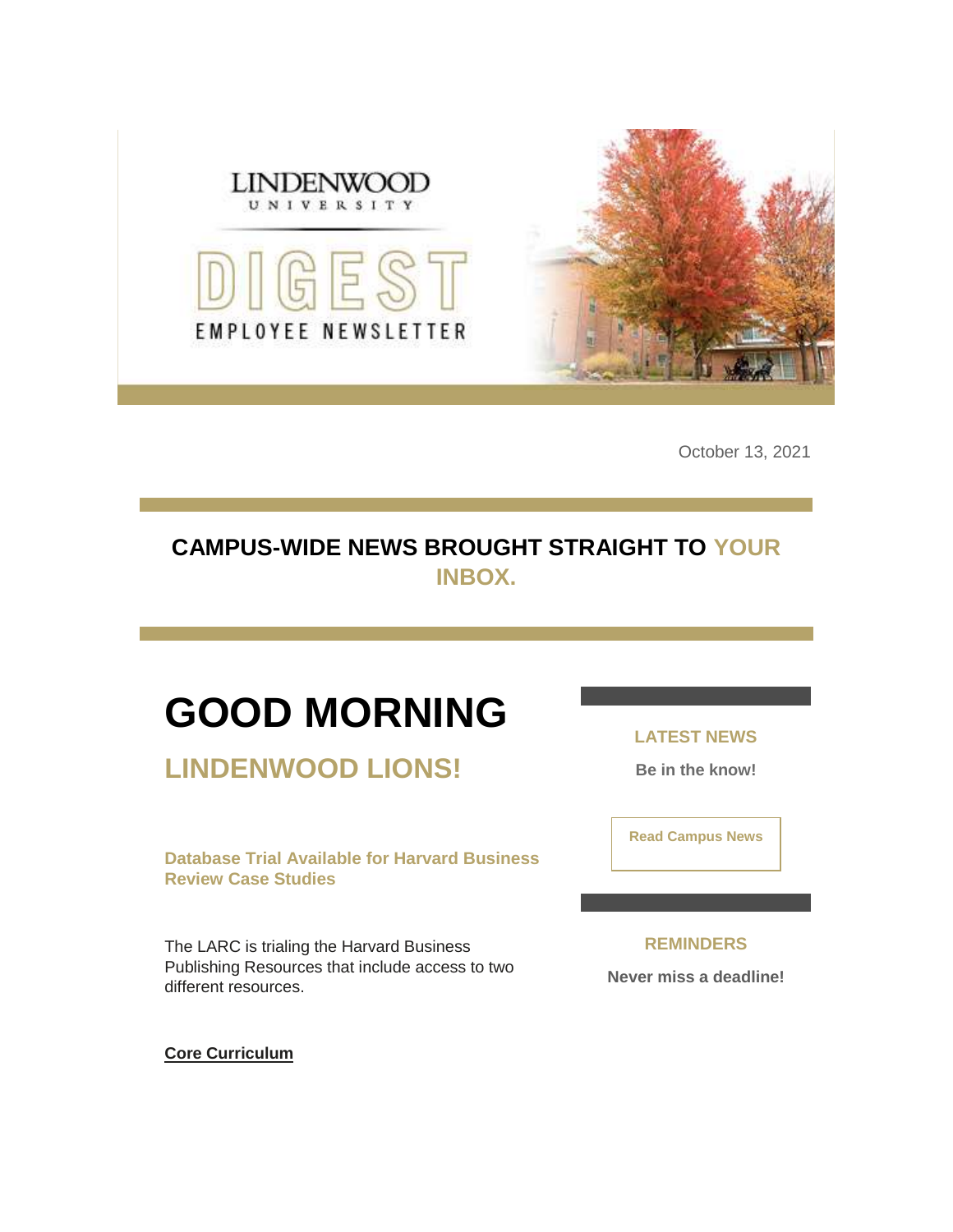Core Curriculum Readings cover entrepreneurship, finance, accounting, marketing, operations management, organizational behavior and strategy.

#### **[HBS Select Case Study Collection](https://nam04.safelinks.protection.outlook.com/?url=https%3A%2F%2Fr20.rs6.net%2Ftn.jsp%3Ff%3D0015Hz35s29no5pbS_9ak6oXEAJxwelnHkKEAAEyVAz1m13oanuJCsBq0tbbA-wSqf9mu1alQECeQjg_QtswirWkWqXxtn0z2CXw1ZS1D4jorIR1T7lOAQcG87XtmH0hHvlOifTjmjLzxcov4sF7JksC2ICNTiOHc8jCDIDT_pOy36cpdlqyKgDPAPkb7q0oBqHaFYzXaUhMLv1DBeLlPnuZ2uE7Jcb7lyVfZC8x-3qXJf5lO2LLD3ozwc7T1IWb-4S3Lijbb2FMgYe4DsG0MtB6SwHXfyeMtTKOReMMte1ekBegYqn4uW9JdaQs5G8zybq%26c%3Dlkko3083hT-gixf9FVrnYg97Sjh1UQBB5dmYmh21Ip3I8S_Gjsqj-g%3D%3D%26ch%3D4Tvumugcj6yGcvn6_QMltxCPEajvsTrIcvv5vJHHdC26cpMX7ydWAg%3D%3D&data=04%7C01%7Cphuffman%40lindenwood.edu%7C5cf1966306824334c68308d98e55fd3a%7C3d72f08e540a4c68905d9e69c4d9c61e%7C1%7C0%7C637697322246278601%7CUnknown%7CTWFpbGZsb3d8eyJWIjoiMC4wLjAwMDAiLCJQIjoiV2luMzIiLCJBTiI6Ik1haWwiLCJXVCI6Mn0%3D%7C1000&sdata=EtTuX9J21ErYHJAg7rVXu1gSOCWSWWG4jflFy9CitX4%3D&reserved=0)**

Harvard Business School case studies provide immersive real-world scenarios and commentary to help students examine issues related to the dynamics of business.

To help us better make a decision about what to do after the trial concludes, please fill out the **[trial](https://nam04.safelinks.protection.outlook.com/?url=https%3A%2F%2Fr20.rs6.net%2Ftn.jsp%3Ff%3D0015Hz35s29no5pbS_9ak6oXEAJxwelnHkKEAAEyVAz1m13oanuJCsBq0tbbA-wSqf9rghHGZfzrjg5SXqGKyRi6IgAoDFjy5tMELOhEkbWw9bBHs8PHIV4Lb7nc7NoCDGbGm6uGkoL3pM6FJEaL42ae8dp9pf_Xgql2nmpsN6QMAguCakFIhQKj79ZIQ6Ewx473NdpYnbPze0%3D%26c%3Dlkko3083hT-gixf9FVrnYg97Sjh1UQBB5dmYmh21Ip3I8S_Gjsqj-g%3D%3D%26ch%3D4Tvumugcj6yGcvn6_QMltxCPEajvsTrIcvv5vJHHdC26cpMX7ydWAg%3D%3D&data=04%7C01%7Cphuffman%40lindenwood.edu%7C5cf1966306824334c68308d98e55fd3a%7C3d72f08e540a4c68905d9e69c4d9c61e%7C1%7C0%7C637697322246288552%7CUnknown%7CTWFpbGZsb3d8eyJWIjoiMC4wLjAwMDAiLCJQIjoiV2luMzIiLCJBTiI6Ik1haWwiLCJXVCI6Mn0%3D%7C1000&sdata=Eikgo85adKEXeniWV8eiaQbXM4LnvT%2BBLkCQ%2BAUWG8Q%3D&reserved=0)  [survey.](https://nam04.safelinks.protection.outlook.com/?url=https%3A%2F%2Fr20.rs6.net%2Ftn.jsp%3Ff%3D0015Hz35s29no5pbS_9ak6oXEAJxwelnHkKEAAEyVAz1m13oanuJCsBq0tbbA-wSqf9rghHGZfzrjg5SXqGKyRi6IgAoDFjy5tMELOhEkbWw9bBHs8PHIV4Lb7nc7NoCDGbGm6uGkoL3pM6FJEaL42ae8dp9pf_Xgql2nmpsN6QMAguCakFIhQKj79ZIQ6Ewx473NdpYnbPze0%3D%26c%3Dlkko3083hT-gixf9FVrnYg97Sjh1UQBB5dmYmh21Ip3I8S_Gjsqj-g%3D%3D%26ch%3D4Tvumugcj6yGcvn6_QMltxCPEajvsTrIcvv5vJHHdC26cpMX7ydWAg%3D%3D&data=04%7C01%7Cphuffman%40lindenwood.edu%7C5cf1966306824334c68308d98e55fd3a%7C3d72f08e540a4c68905d9e69c4d9c61e%7C1%7C0%7C637697322246288552%7CUnknown%7CTWFpbGZsb3d8eyJWIjoiMC4wLjAwMDAiLCJQIjoiV2luMzIiLCJBTiI6Ik1haWwiLCJXVCI6Mn0%3D%7C1000&sdata=Eikgo85adKEXeniWV8eiaQbXM4LnvT%2BBLkCQ%2BAUWG8Q%3D&reserved=0)**

The trial ends on November 26. Contact **[Nancy](mailto:nmessina@lindenwood.edu)  [Messina](mailto:nmessina@lindenwood.edu)** if you run into any difficulties with the trial. Women Entrepreneurship Week is coming up!

- **October 19 - Amy Mills**
- **October 21 - Owning your G.R.I.T.**

### **STAY CONNECTED**

**[Join LindenConnect](https://nam04.safelinks.protection.outlook.com/?url=https%3A%2F%2Fr20.rs6.net%2Ftn.jsp%3Ff%3D0015Hz35s29no5pbS_9ak6oXEAJxwelnHkKEAAEyVAz1m13oanuJCsBq627q_MC-QVU1yL0quXT5wR5VNFUN8L7j7FUgwUBUr1qggio5i2mPEcCirJnljzqOqDzzZZY8HoTe9N9DXjlePvNWtX_Zg4gv9dBwn_VSW2vgTqSj0maEOs%3D%26c%3Dlkko3083hT-gixf9FVrnYg97Sjh1UQBB5dmYmh21Ip3I8S_Gjsqj-g%3D%3D%26ch%3D4Tvumugcj6yGcvn6_QMltxCPEajvsTrIcvv5vJHHdC26cpMX7ydWAg%3D%3D&data=04%7C01%7Cphuffman%40lindenwood.edu%7C5cf1966306824334c68308d98e55fd3a%7C3d72f08e540a4c68905d9e69c4d9c61e%7C1%7C0%7C637697322246298510%7CUnknown%7CTWFpbGZsb3d8eyJWIjoiMC4wLjAwMDAiLCJQIjoiV2luMzIiLCJBTiI6Ik1haWwiLCJXVCI6Mn0%3D%7C1000&sdata=wHe9RZz9D0sVYOICnryLUpl1KIVJbmI0tFXfT%2FSpiz0%3D&reserved=0)**



#### **First Half Final & Full Length Mid-term Grades Due Dates**

#### **Midterm Grades**

Undergrad midterm full-length semester courses grades are due Monday, October 18 at 5 p.m. The grade transfer from canvas to cams will occur Tuesday, October 19.

Please enter all special grades (I, AF, N, AH, BH) in the faculty portal by the deadline. The last day to withdraw from full-length semester courses is October 31. A student should receive an AF grade if they attended but then stopped attending before the withdraw deadline.

#### **First Half Final Grades**

The deadline for final first half semester courses is Monday, October 18 at 5 p.m. The grade transfer from canvas to cams will on occur on Tuesday, October 19.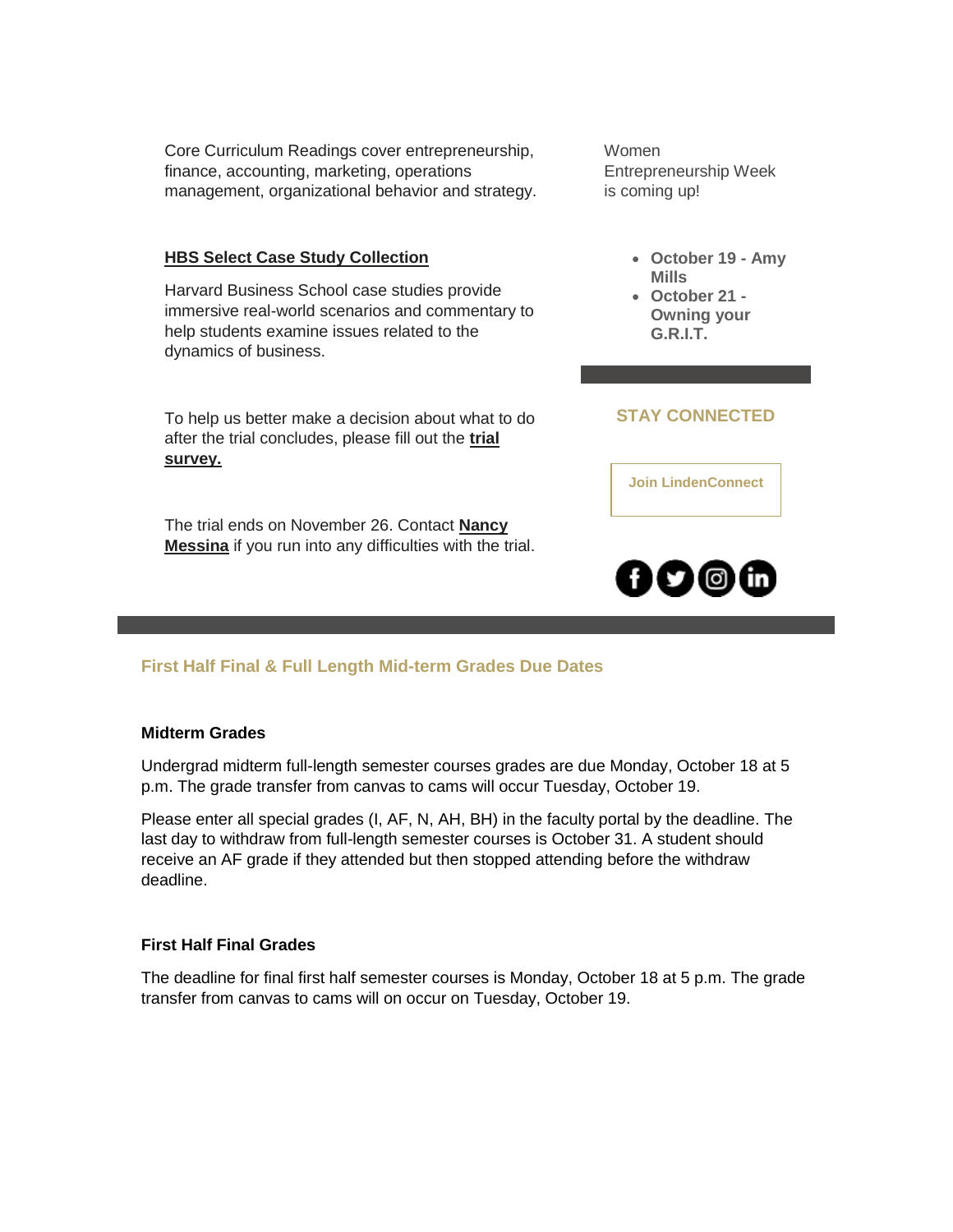Please enter all special grades (I, AF, N, AH, BH) in the faculty portal by the deadline. The last day to withdraw with a W grade was September 26. A student should receive an AF grade if they attended but then stopped attending before the withdraw deadline.

Students who have these grades entered prior to the grade pull deadline (four-week, midterm, final) will be excluded from the Canvas to CAMS grade transfer process.

AH= Honors A

BH= Honors B

I= Incomplete

AF= Attendance Failure

N= Never Attended

- 1. Log into the Faculty Portal.
- 2. Select the appropriate term.
- 3. Select My Courses from the left menu.
- 4. Select the appropriate Course ID.

#### **Water Tower Memorial Ribbon Cutting Ceremony**

The campus community is invited to attend the Water Tower Memorial Ribbon Cutting Ceremony on Monday, October 18 at 3 p.m.

Joining Dr. Porter are Mayor Dan Borgmeyer, President of the St. Charles County Historical Society Board Joan Koechig, and Memorial Artist Joseph Reimann Weber.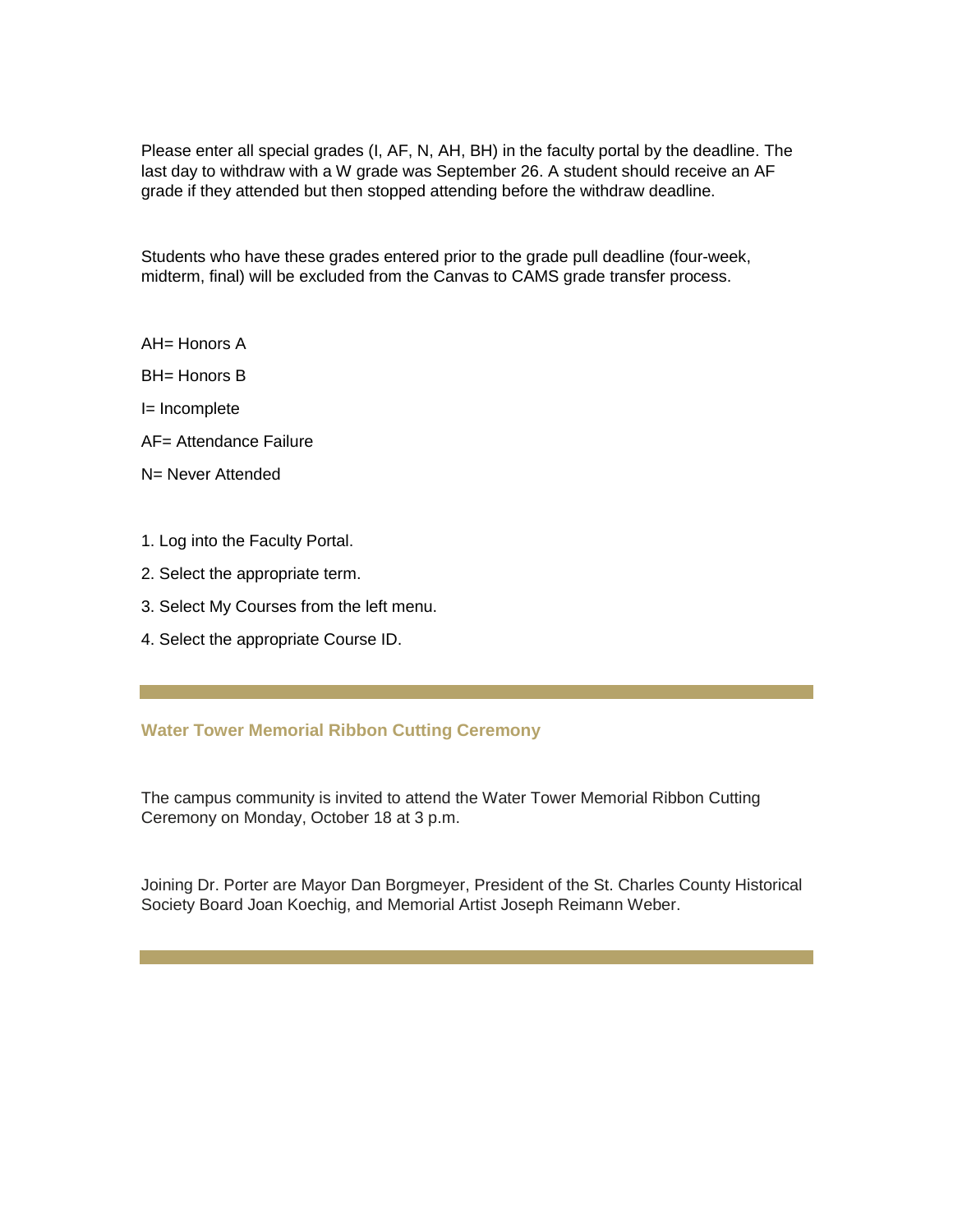#### **Lindenwood IT Update**

Beginning October 18, Lindenwood IT will be migrating to a new Microsoft email scanning system for quarantined emails. The new quarantine digest will be sent from Microsoft.

Thank you for your continued support as we work together to keep Lindenwood University information technology services safe and secure.

#### **Join Us in Celebrating Women Entrepreneurship Week 2021!**

The Plaster College of Business and Entrepreneurship and ITEN are hosting the eighth annual Women's Entrepreneurship Week. We will highlight and honor local women entrepreneurs through two speaking engagements offered in person on campus or virtually!

#### **Tuesday, October 19, at 5 p.m.**

Featured speaker Amy Mills, owner of 17th Street Barbecue.

#### **Thursday, October 21 at 11:15 a.m.**

Owning Your G.R.I.T. authors panel discussion on four women's exciting entrepreneurial journeys will be shared.



| $\mathbf{r}$<br>œ |  |
|-------------------|--|
|                   |  |

#### **Fortune, Forbes, and Entrepreneur Magazines**

Lindenwood was recently featured in Fortune, Forbes, and Entrepreneur magazines. The University has secured copies of all three magazines.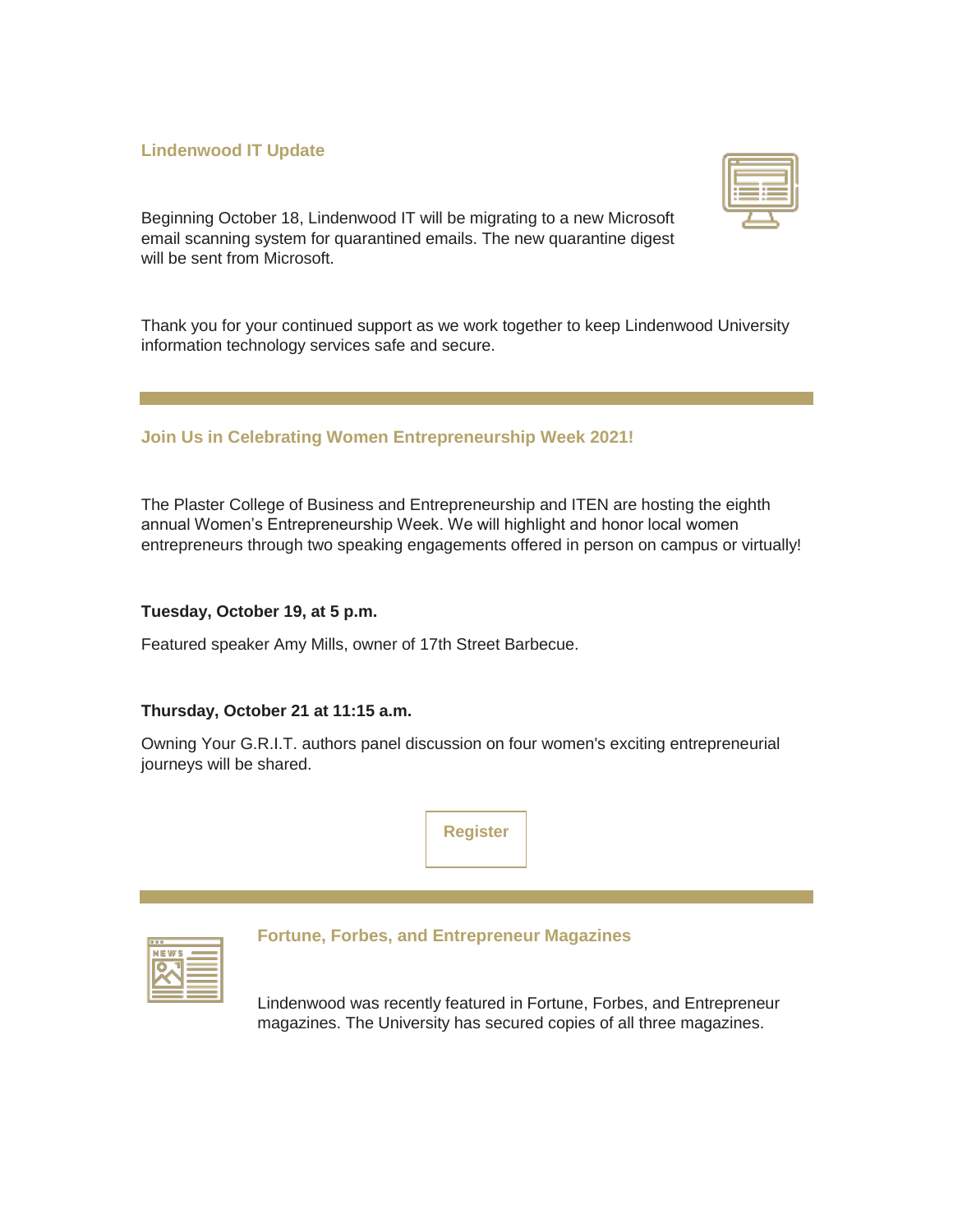If you would like a complimentary copy or copies to distribute to your students, please contact Director of Communications, **[Julee Mitsler.](mailto:jmitsler@lindenwood.edu)**

Magazines will be provided on a first-come, first-served basis.



**HAVE A STORY YOU'D LIKE TO SHARE OR AN EVENT YOU'D LIKE TO PROMOTE?** 

**[SUBMIT IT!](https://nam04.safelinks.protection.outlook.com/?url=https%3A%2F%2Fr20.rs6.net%2Ftn.jsp%3Ff%3D0015Hz35s29no5pbS_9ak6oXEAJxwelnHkKEAAEyVAz1m13oanuJCsBq87sWr8Zd1Fg1Mwmoxx6xAhNe9ucjymHXxqHUqsdMYjotvuOvT6Is364OR-mgaLfhzuqEtsa6TgaXz5KtsZKm-OJQhKD8xnJC_TXjUDQ3Kq2WUbLZt_pHIDnXClieRKV7SBIfbAa5nQYKKAamR9hFY5MY3c7AHDrZ_MOqlx5fU9A%26c%3Dlkko3083hT-gixf9FVrnYg97Sjh1UQBB5dmYmh21Ip3I8S_Gjsqj-g%3D%3D%26ch%3D4Tvumugcj6yGcvn6_QMltxCPEajvsTrIcvv5vJHHdC26cpMX7ydWAg%3D%3D&data=04%7C01%7Cphuffman%40lindenwood.edu%7C5cf1966306824334c68308d98e55fd3a%7C3d72f08e540a4c68905d9e69c4d9c61e%7C1%7C0%7C637697322246338334%7CUnknown%7CTWFpbGZsb3d8eyJWIjoiMC4wLjAwMDAiLCJQIjoiV2luMzIiLCJBTiI6Ik1haWwiLCJXVCI6Mn0%3D%7C1000&sdata=Kfsccc9UHVPdmrBBWeabDtOflDas2sVsO9XsTQoWj2k%3D&reserved=0)**

# **SUBMIT TO THE DIGEST**

To have your listing appear in the Digest, please fill out the **[Project](https://nam04.safelinks.protection.outlook.com/?url=https%3A%2F%2Fr20.rs6.net%2Ftn.jsp%3Ff%3D0015Hz35s29no5pbS_9ak6oXEAJxwelnHkKEAAEyVAz1m13oanuJCsBq87sWr8Zd1Fg1Mwmoxx6xAhNe9ucjymHXxqHUqsdMYjotvuOvT6Is364OR-mgaLfhzuqEtsa6TgaXz5KtsZKm-OJQhKD8xnJC_TXjUDQ3Kq2WUbLZt_pHIDnXClieRKV7SBIfbAa5nQYKKAamR9hFY5MY3c7AHDrZ_MOqlx5fU9A%26c%3Dlkko3083hT-gixf9FVrnYg97Sjh1UQBB5dmYmh21Ip3I8S_Gjsqj-g%3D%3D%26ch%3D4Tvumugcj6yGcvn6_QMltxCPEajvsTrIcvv5vJHHdC26cpMX7ydWAg%3D%3D&data=04%7C01%7Cphuffman%40lindenwood.edu%7C5cf1966306824334c68308d98e55fd3a%7C3d72f08e540a4c68905d9e69c4d9c61e%7C1%7C0%7C637697322246338334%7CUnknown%7CTWFpbGZsb3d8eyJWIjoiMC4wLjAwMDAiLCJQIjoiV2luMzIiLCJBTiI6Ik1haWwiLCJXVCI6Mn0%3D%7C1000&sdata=Kfsccc9UHVPdmrBBWeabDtOflDas2sVsO9XsTQoWj2k%3D&reserved=0)  [Request Form](https://nam04.safelinks.protection.outlook.com/?url=https%3A%2F%2Fr20.rs6.net%2Ftn.jsp%3Ff%3D0015Hz35s29no5pbS_9ak6oXEAJxwelnHkKEAAEyVAz1m13oanuJCsBq87sWr8Zd1Fg1Mwmoxx6xAhNe9ucjymHXxqHUqsdMYjotvuOvT6Is364OR-mgaLfhzuqEtsa6TgaXz5KtsZKm-OJQhKD8xnJC_TXjUDQ3Kq2WUbLZt_pHIDnXClieRKV7SBIfbAa5nQYKKAamR9hFY5MY3c7AHDrZ_MOqlx5fU9A%26c%3Dlkko3083hT-gixf9FVrnYg97Sjh1UQBB5dmYmh21Ip3I8S_Gjsqj-g%3D%3D%26ch%3D4Tvumugcj6yGcvn6_QMltxCPEajvsTrIcvv5vJHHdC26cpMX7ydWAg%3D%3D&data=04%7C01%7Cphuffman%40lindenwood.edu%7C5cf1966306824334c68308d98e55fd3a%7C3d72f08e540a4c68905d9e69c4d9c61e%7C1%7C0%7C637697322246338334%7CUnknown%7CTWFpbGZsb3d8eyJWIjoiMC4wLjAwMDAiLCJQIjoiV2luMzIiLCJBTiI6Ik1haWwiLCJXVCI6Mn0%3D%7C1000&sdata=Kfsccc9UHVPdmrBBWeabDtOflDas2sVsO9XsTQoWj2k%3D&reserved=0)** (be sure to choose "Communications and Public Relations" for type of request) by 5 p.m. on Mondays. The Digest is sent every Wednesday. Submissions for the same story can be made every four weeks. All entries to the Digest are subject to editing prior to running.

**[MORE INFORMATION](https://nam04.safelinks.protection.outlook.com/?url=https%3A%2F%2Fr20.rs6.net%2Ftn.jsp%3Ff%3D0015Hz35s29no5pbS_9ak6oXEAJxwelnHkKEAAEyVAz1m13oanuJCsBq_TjcDGK52ZkPysDBbA_M2jNDfrTGM3kDgDWfwWg9Gbp2uaQ9-3HaWGU3UEhC5keft6H3n7Bo5HvpiIMGj9HEobn6MbOZkcz0A3TNiP2b31--UlnKMNmjl-x8v52A7W9fUhHzAGltu1VJwx0gXQY6ESV2_XMEQXldJTbnwvKuPduiwnUivFwIOrSivKoyXr2yQ%3D%3D%26c%3Dlkko3083hT-gixf9FVrnYg97Sjh1UQBB5dmYmh21Ip3I8S_Gjsqj-g%3D%3D%26ch%3D4Tvumugcj6yGcvn6_QMltxCPEajvsTrIcvv5vJHHdC26cpMX7ydWAg%3D%3D&data=04%7C01%7Cphuffman%40lindenwood.edu%7C5cf1966306824334c68308d98e55fd3a%7C3d72f08e540a4c68905d9e69c4d9c61e%7C1%7C0%7C637697322246348290%7CUnknown%7CTWFpbGZsb3d8eyJWIjoiMC4wLjAwMDAiLCJQIjoiV2luMzIiLCJBTiI6Ik1haWwiLCJXVCI6Mn0%3D%7C1000&sdata=yRgNGOgCbqmQARWFx64iC9aeTd8qmVVNakXZfdNMn0k%3D&reserved=0)**

# **Q2 MOMENTS**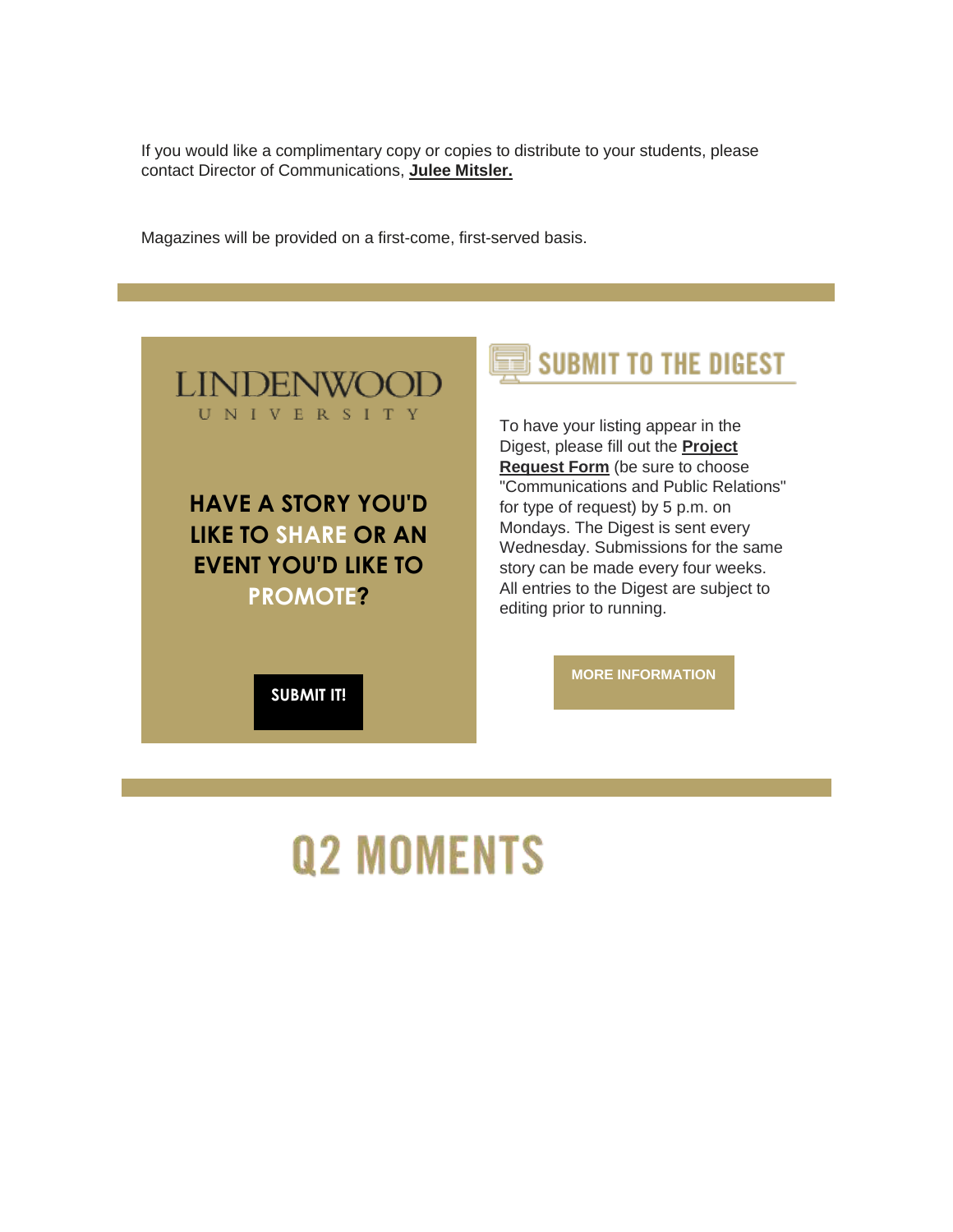On the first day of school, the chemistry department had a student worker rushed to emergency room which ended in surgery and a lengthy stay.

Dr. Ibele not only dealt with the absence but helped the student withdraw for the semester, get everything set up for the semester off and their return in the spring.



He has been in contact with the student daily, checking on them even though they no longer come to campus. Dr. Ibele has gone above and beyond the call of duty for a fellow Lindenwood Lion.

**-Q2 Team**

**[Submit Your Q2 Moment](https://nam04.safelinks.protection.outlook.com/?url=https%3A%2F%2Fr20.rs6.net%2Ftn.jsp%3Ff%3D0015Hz35s29no5pbS_9ak6oXEAJxwelnHkKEAAEyVAz1m13oanuJCsBq_TjcDGK52Zk-WYdakVJ1IBXcjCgijVCpQGo1bRt9xa23HBPvl5GJScqzVQEGOtiAJW03e0TRXvLJzSivIGpMAnvKhHKMF7q3VX-ECNMPUFmuw8CFZFQUaiIVUWCH3c-WOGpxFr9Hy47Sxq32KHKuzsFjJEsmbCnjpC-ldrEn9oOB2J5I5X7waugjapG872H0jjKDy66XeksqYw6Kwl2gHF4Ejk5y_-4Ag%3D%3D%26c%3Dlkko3083hT-gixf9FVrnYg97Sjh1UQBB5dmYmh21Ip3I8S_Gjsqj-g%3D%3D%26ch%3D4Tvumugcj6yGcvn6_QMltxCPEajvsTrIcvv5vJHHdC26cpMX7ydWAg%3D%3D&data=04%7C01%7Cphuffman%40lindenwood.edu%7C5cf1966306824334c68308d98e55fd3a%7C3d72f08e540a4c68905d9e69c4d9c61e%7C1%7C0%7C637697322246358248%7CUnknown%7CTWFpbGZsb3d8eyJWIjoiMC4wLjAwMDAiLCJQIjoiV2luMzIiLCJBTiI6Ik1haWwiLCJXVCI6Mn0%3D%7C1000&sdata=yrNVO23sMpRibq4yNS%2F1bEwqi9b6LCWEYcoDWadTN6s%3D&reserved=0)**



LEARNING ACADEMY

**ITEN and the Lindenwood connection, how it can provide an** 

**impact in the classroom**

**October 18, 12-1 p.m.**

Presentation from ITEN on how they can be a resource for PCB&E faculty

#### **Implicit Bias**

**October 20 1-3 p.m.**

This interactive training session is designed to define implicit bias, demonstrate common forms of implicit bias and the potential impact on the university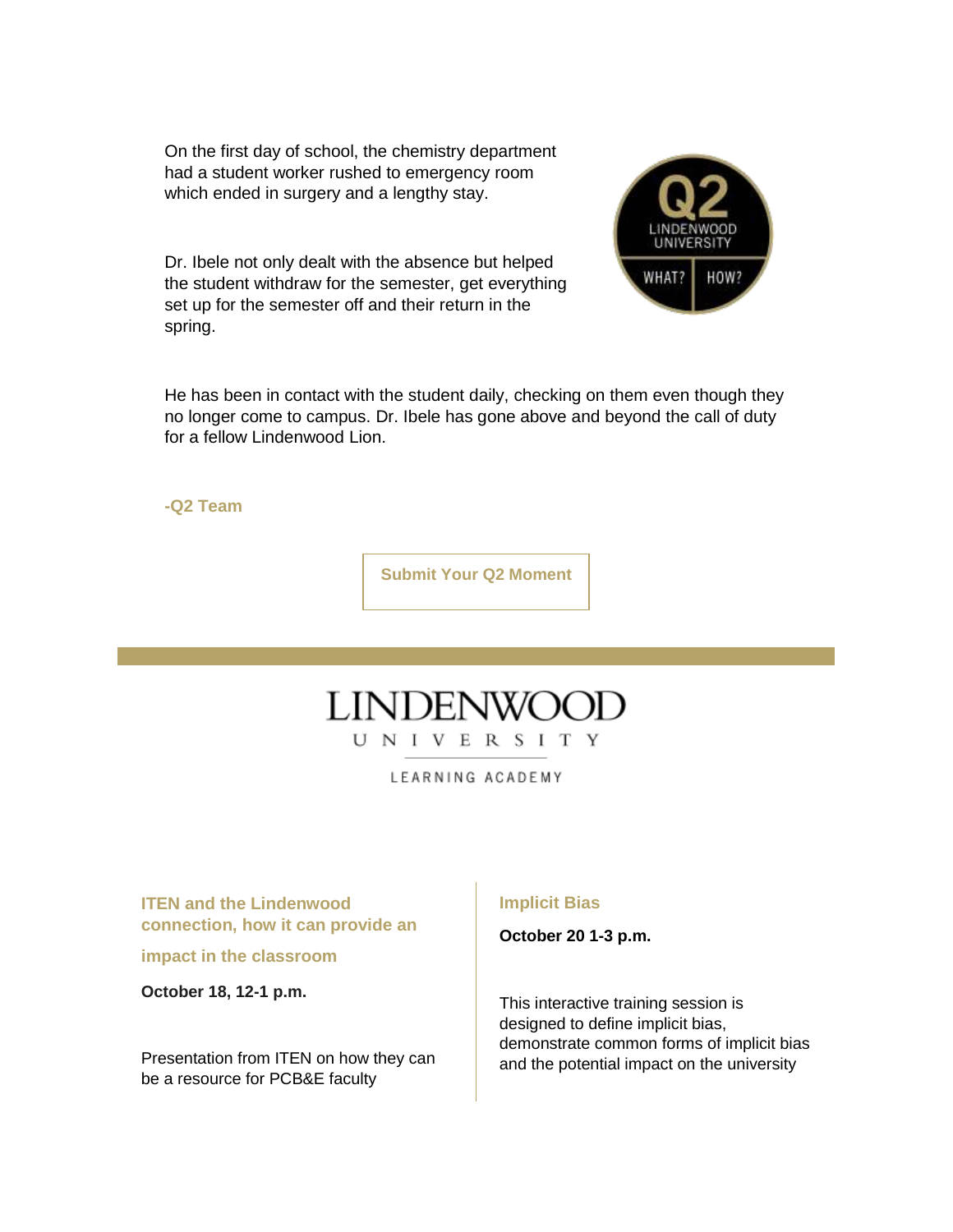interested in expanding student learning. The presentation will feature both an overview of ITEN and their involvement with Lindenwood, as well as a look at various packages that may be available to help including LeanStack.

This is a hybrid event. Join us in-person at Harmon Hall or online.

**[Register](https://nam04.safelinks.protection.outlook.com/?url=https%3A%2F%2Fr20.rs6.net%2Ftn.jsp%3Ff%3D0015Hz35s29no5pbS_9ak6oXEAJxwelnHkKEAAEyVAz1m13oanuJCsBq0tbbA-wSqf9WLeADhQB-eAL1I3nzDaUYkqmYx-vswPdpZT2K-2JnBKPmvWL6HNBAChobuPX-93B5Ha1TfSLEXnCLUooh8-_ws6-wmK24cKq%26c%3Dlkko3083hT-gixf9FVrnYg97Sjh1UQBB5dmYmh21Ip3I8S_Gjsqj-g%3D%3D%26ch%3D4Tvumugcj6yGcvn6_QMltxCPEajvsTrIcvv5vJHHdC26cpMX7ydWAg%3D%3D&data=04%7C01%7Cphuffman%40lindenwood.edu%7C5cf1966306824334c68308d98e55fd3a%7C3d72f08e540a4c68905d9e69c4d9c61e%7C1%7C0%7C637697322246358248%7CUnknown%7CTWFpbGZsb3d8eyJWIjoiMC4wLjAwMDAiLCJQIjoiV2luMzIiLCJBTiI6Ik1haWwiLCJXVCI6Mn0%3D%7C1000&sdata=0EgEgr0IK47Eqc4Y2%2BXq6zUv4qot5V9LmievbpvbFiA%3D&reserved=0)**

community, provide resources on campus, and allow participants to examine their own assumptions and privilege.

**[Register](https://nam04.safelinks.protection.outlook.com/?url=https%3A%2F%2Fr20.rs6.net%2Ftn.jsp%3Ff%3D0015Hz35s29no5pbS_9ak6oXEAJxwelnHkKEAAEyVAz1m13oanuJCsBq0aA_YiXVhE1Kn19m1iZKbkIszIXiCsGX4ct-Qt5rDUkWPs9CTAfMtJkYrfi9nqh33E9ADd1o8_kGRG6_qcRTM1ICljplgaDa52JKuWw6FXum5b1BSt_l5g%3D%26c%3Dlkko3083hT-gixf9FVrnYg97Sjh1UQBB5dmYmh21Ip3I8S_Gjsqj-g%3D%3D%26ch%3D4Tvumugcj6yGcvn6_QMltxCPEajvsTrIcvv5vJHHdC26cpMX7ydWAg%3D%3D&data=04%7C01%7Cphuffman%40lindenwood.edu%7C5cf1966306824334c68308d98e55fd3a%7C3d72f08e540a4c68905d9e69c4d9c61e%7C1%7C0%7C637697322246368204%7CUnknown%7CTWFpbGZsb3d8eyJWIjoiMC4wLjAwMDAiLCJQIjoiV2luMzIiLCJBTiI6Ik1haWwiLCJXVCI6Mn0%3D%7C1000&sdata=efL2TmnaI61mVk34ZbmDIHdYCP%2Bml6s94vvvmkggjOc%3D&reserved=0)**

**Using Turnitin: What do we really mean when we say 15% similarity?** 

**October 20, 2-3 p.m.**

In this session, we will explore plagiarism in relation to Turnitin similarity scores through both discussion and analysis of sample cases. Discussion will be centered around what we mean when we tell students that 15% or less similarity is acceptable, as well as how students perceive that statement.

This session has been designed for PCB&E Faculty and Adjuncts; however, others who need a refresher on how to read Turnitin reports are welcome to attend.

#### **Shaping Community Engagement at LU: Encounters with Campus-**

**Community Interests**

**October 22 1-2 p.m.**

In this introduction to Community Engagement concepts and experiences at LU, we will discuss how academic community engagement is taking shape on our campus through the lens of faculty initiatives and projects. This session will include a basic introduction to principles of community engagement as a space to consider equitable and inclusive approaches to research, scholarship, and creative activity.